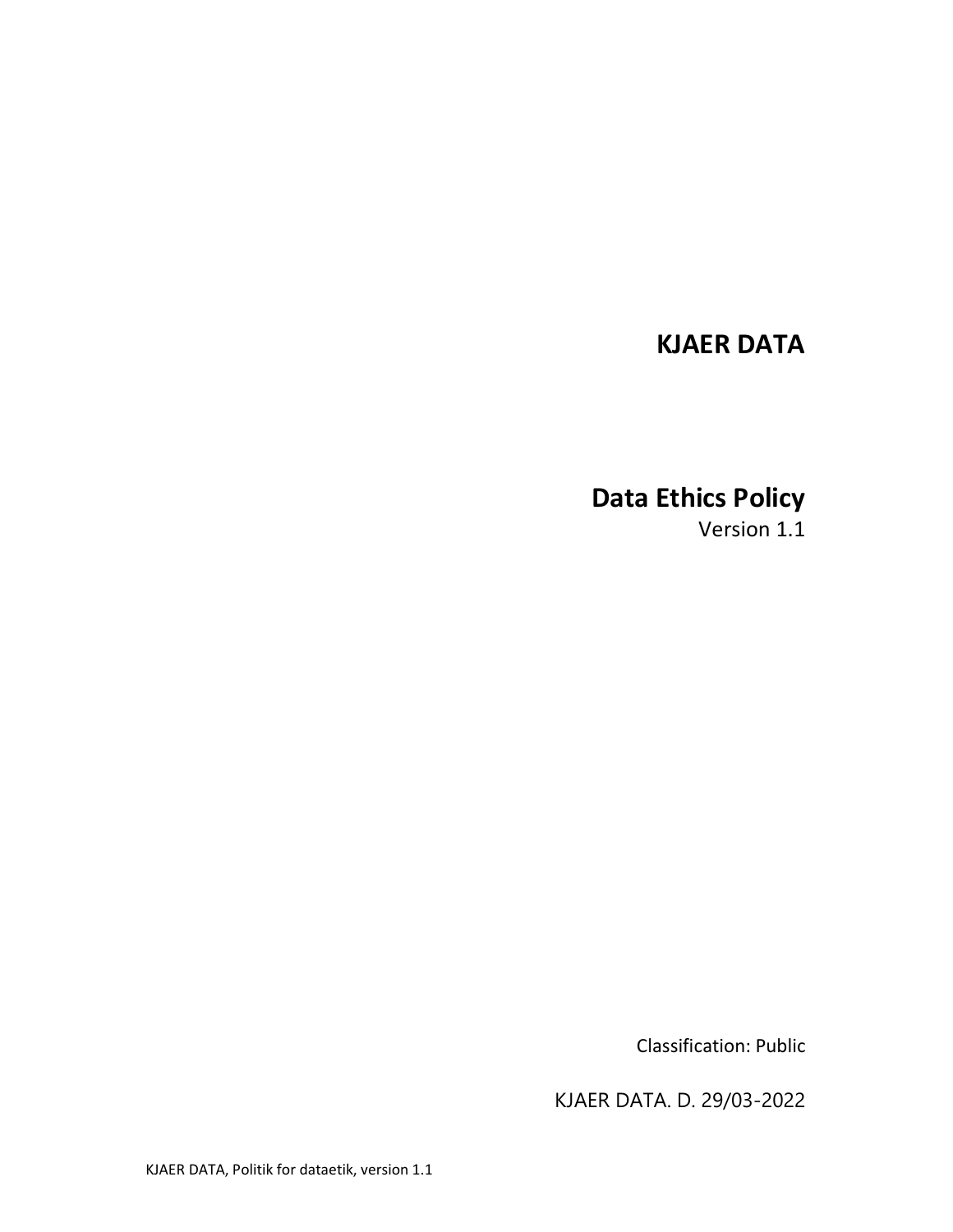### 1 Politics

This is KJAER DATA's policy on data ethics, which describes the overall approach to data ethics and what KJAER DATA wants to achieve through the policy (goals). In addition, the policy describes the scope, responsibilities, implementation, and follow-up, as well as how this is reported to KJAER DATA management.

#### 1.1 Introduction

KJAER DATA's data ethics policy is used to determine how we treat data responsibly, transparently and correctly in relation to data ethics.

KJAER DATA's data ethics policy aims to show how we work responsibly as a data controller. KJAERDATA would like to be perceived as a company that complies with applicable legislation and processes data ethically correctly.

This policy applies to the entire company and its employees. This applies to how we collect, process, use, share and delete data.

#### 1.2 Goals

At KJAER DATA, we want to show with this policy that we keep data safe and process data safely for our customers and business partners.

KJAER DATA has chosen to incorporate data ethics into their work because of the importance of processing data properly and certain our customers and partners that we live up to the responsibility.

#### 1.3 Scope

The scope of this policy applies to customer data, employee data and data about business partners. Data includes structured and unstructured data.

The policy covers areas such as the legal requirements that will be required by the company, such as gdpr, and the responsible use of data that we produce and collect.

#### 1.4 Liability

The Board of Directors of KJAER DATA approves the policy on data ethics, which is updated annually or if there are relevant changes in the company. The IT security officer reports to management at least once a year on the work with data ethics.

This policy on data ethics from KJAER DATA is published on our website.

Management is responsible for ensuring that this policy is implemented in KJAER DATA's day-to-day operations. This is done by establishing relevant processes and business processes for their implementation in the responsible those responsible.